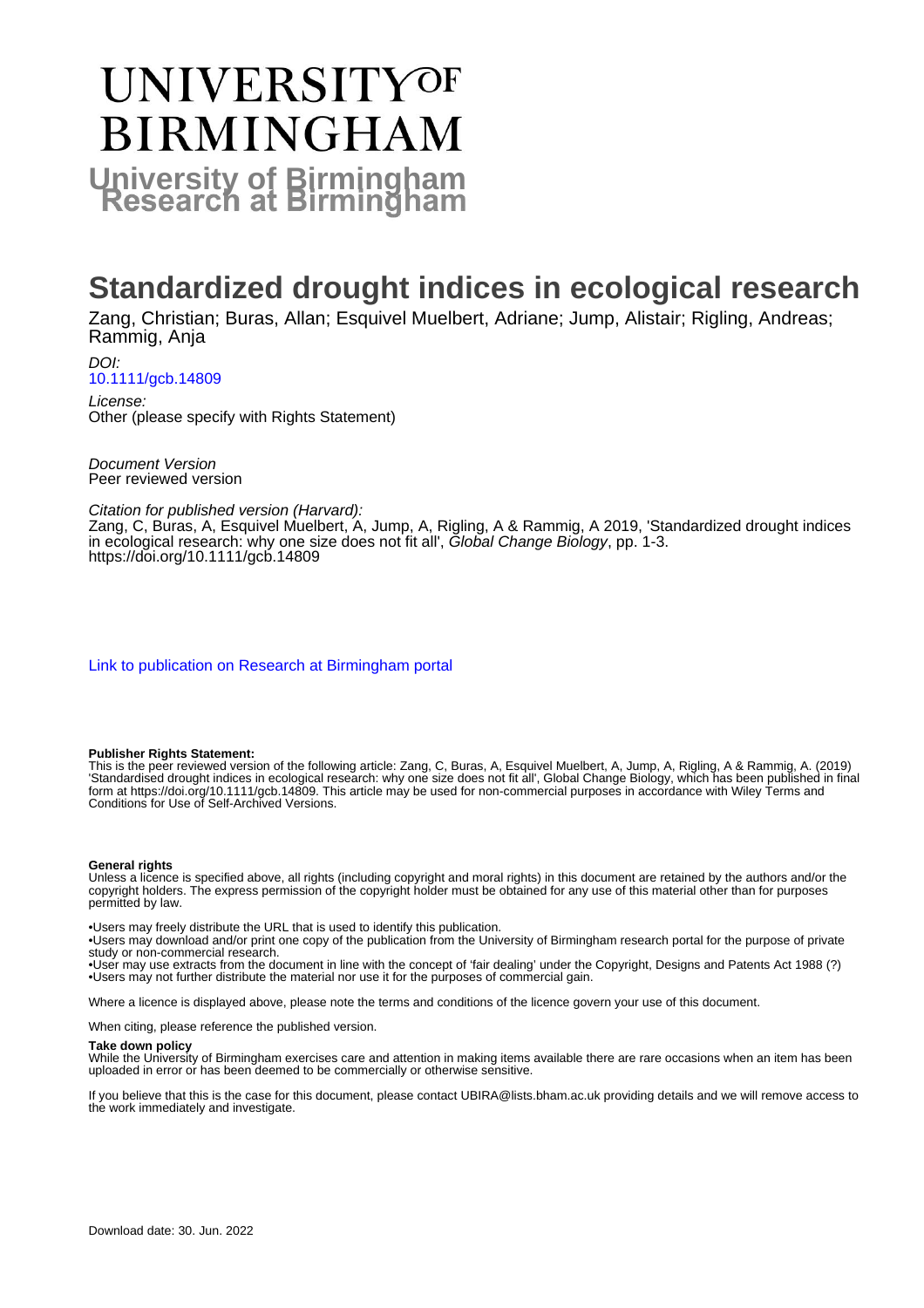| $\mathbf{1}$              | Standardised drought indices in ecological research: why one size does not fit all                                                             |
|---------------------------|------------------------------------------------------------------------------------------------------------------------------------------------|
| $\overline{2}$            | Running title: Drought indices in ecological research                                                                                          |
| $\ensuremath{\mathsf{3}}$ |                                                                                                                                                |
| 4                         | Christian S. Zang <sup>1,*</sup> , Allan Buras <sup>1</sup> , Adriane Esquivel-Muelbert <sup>2</sup> , Alistair S. Jump <sup>3</sup> , Andreas |
| 5                         | Rigling <sup>4,5</sup> , Anja Rammig <sup>1</sup>                                                                                              |
| $\,6$                     |                                                                                                                                                |
| $\overline{7}$            | <sup>1</sup> Technical University of Munich, TUM School of Life Sciences Weihenstephan,                                                        |
| $\bf 8$                   | Professorship for Land Surface-Atmosphere Interactions, Hans-Carl-von-Carlowitz Platz 2,                                                       |
| $\boldsymbol{9}$          | 85354 Freising, Germany.                                                                                                                       |
| 10                        | <sup>2</sup> School of Geography, Earth and Environmental Sciences, University of Birmingham, UK.                                              |
| 11                        | <sup>3</sup> Biological and Environmental Sciences, University of Stirling, Scotland, FK9 4LA, UK.                                             |
| 12                        | <sup>4</sup> Swiss Federal Research Institute WSL, Zürcherstrasse 111, CH-8903 Birmensdorf,                                                    |
| 13                        | Switzerland                                                                                                                                    |
| 14                        | <sup>5</sup> ETH Zürich, Institute of Terrestrial Ecosystems, Universitätsstrasse 16, 8092 Zürich,                                             |
| 15                        | Switzerland                                                                                                                                    |
| 16                        |                                                                                                                                                |
| 17                        | *Correspondence: christian.zang@wzw.tum.de                                                                                                     |
| 18                        |                                                                                                                                                |
| 19                        | Defining and quantifying drought is essential when studying ecosystem responses to such                                                        |
| 20                        | events. Yet, many studies lack either a clear definition of drought, and/or erroneously assume                                                 |
| 21                        | drought under conditions within the range of "normal climatic variability" (c.f. Slette et al.,                                                |
| 22                        | 2019). To improve the general characterization of drought conditions in ecological studies,                                                    |
| 23                        | Slette et al. (2019) propose that drought studies should consistently relate to the local climatic                                             |
| 24                        | context, assessing whether reported drought periods actually constitute extremes in water                                                      |
| 25                        | availability.                                                                                                                                  |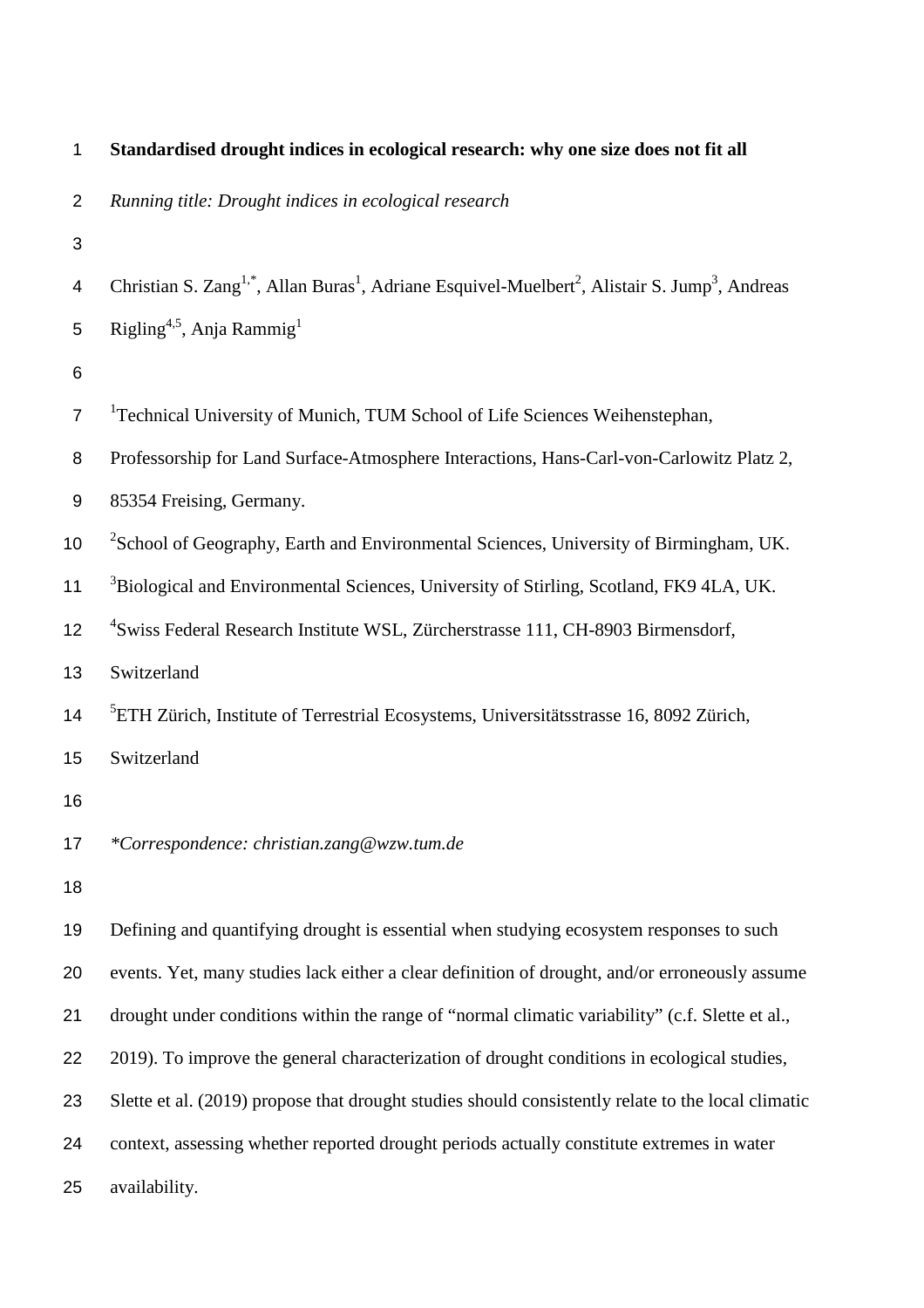While we generally agree with their proposal, we argue that standardised climatic indices, such as the Standardized Precipitation and Evapotranspiration Index SPEI (Sergio M Vicente- Serrano, Beguería, & López-Moreno, 2010) as highlighted in Slette et al., cannot be recommended as stand-alone criteria for drought severity, especially when applied in a global context. We base our critique on three major points: (1) standardisation can lead to a misrepresentation of actual water supply, especially for moist climates, (2) standardised values are not directly comparable between different reference periods, (3) spatially coarsely resolved data sources are unlikely to represent site-level water supply.

 Due to standardization with respect to local conditions, negative index values always signify dryer than average conditions, while positive values represent wetter than average conditions. Yet in both cases, an index value alone cannot tell if the ecosystem under study is experiencing water shortage or surplus, as revealed by the synopsis of SPEI with the corresponding difference between potential evapotranspiration and precipitation (P-PET, Figure 1, Figure S1). A direct comparison of SPEI with P-PET underlines that negative SPEI values do not quantify water shortage (i.e. P-PET < 0) per se; a picture which is consistent but 42 systematically shifted for dry (mean P-PET  $<$  0) and moist (mean P-PET  $>$  0) climates (Figure 2), with substantial differences across biomes (Figure S2). Consequently, interpreting SPEI uncritically as a drought indicator across ecosystems can lead to erroneous interpretation of ecosystem responses to climatic variability. A recent example is the global application of SPEI to quantify the effect of drought on the end of season dates in terrestrial vegetation phenology (Peng, Wu, Zhang, Wang, & Gonsamo, 2019), where spatial variations of mean annual SPEI are misinterpreted as a water balance gradient (see their Figure 7). Moreover, in their study, as well as in other studies correlating time series of ecosystem response with a standardized climatic index over a large geographical extent, sign changes occur in the correlation between ecosystem response and the index (Chen, Werf, Jeu, Wang, & Dolman,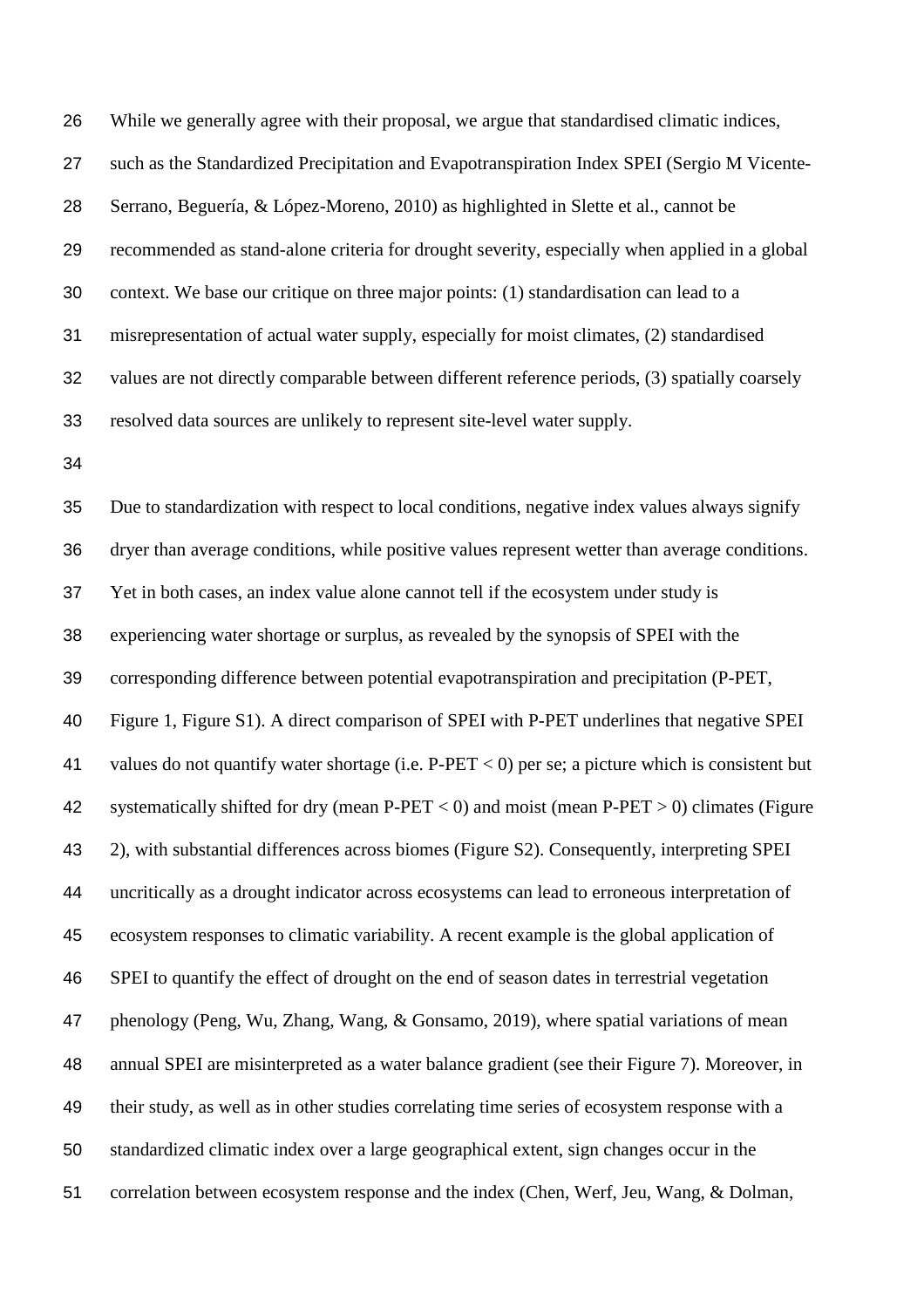2013; Sergio M. Vicente-Serrano, Camarero, & Azorin-Molina, 2014). We argue that in regions where a negative index value does not directly correspond to the organismic experience of water shortage, variability in the index does not predominantly reflect the drought status of the corresponding ecosystems. Similar issues exist with other standardized indices, such as the scPDSI (Wells, Goddard, & Hayes, 2004; Figure S3). The described decoupling between standardised drought indices and ecosystem response to drought is widely acknowledged in tropical ecology, where non-standardised drought metrics, predominantly the Maximum Climatic Water Deficit, are preferred (e.g., Lewis, Brando, Phillips, Heijden, & Nepstad, 2011).





 *Fig. 1 Representation of water supply by a standardized drought index (SPEI1: SPEI at 1 month integration): critical SPEI values for January and July that mark the transition from negative to positive P-PET, i.e. from water shortage to water surplus. Note that depending on season and climate zone, SPEI values between -1 and -2, referred to as "moderately dry" to*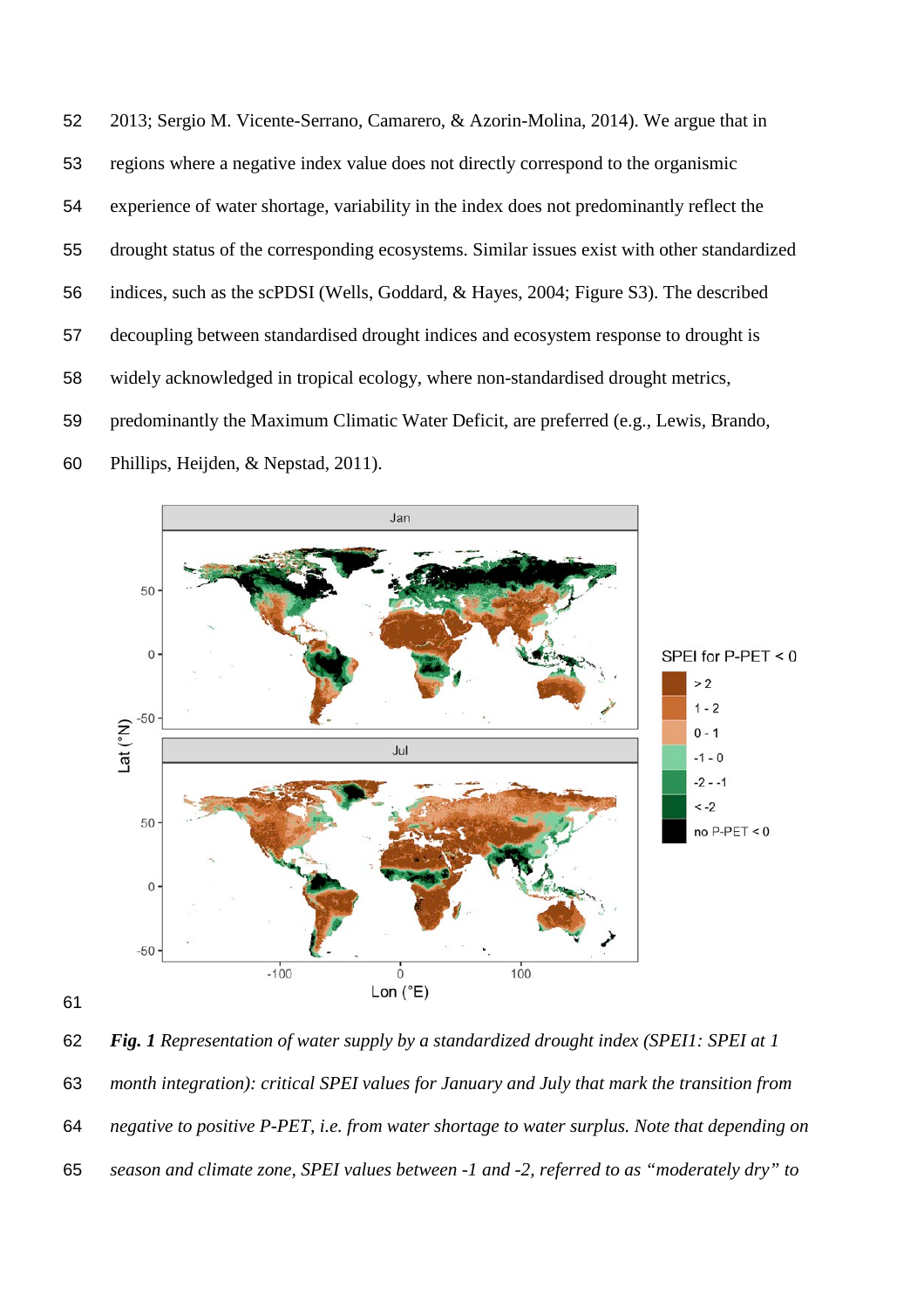*"severely dry" by Slette et al. 2019, do not correspond to acute water shortage (dark green colors). In large parts of the boreal zone and the tropics, negative SPEI values never indicate water shortage since P-PET does not reach negative values (black colors). This pattern changes across months as a consequence of monthly standardisation; an extended map covering all months is provided with Figure S1. SPEI1 is extracted from the Global SPEIbase v2.5* (Vicente-Serrano, Beguería, López-Moreno, Angulo, & El Kenawy, 2010)*, P-PET (sometimes referred to as climatic water balance; Stephenson & Das, 2011) is computed as the difference between precipitation and potential evapotranspiration (both from CRU TS 3.24.01, Mitchell & Jones, 2005, the data set underlying SPEIbase v2.5). We focus on SPEI1, since with increasing temporal aggregation, drought metrics based on P-PET lose biological meaning (Stephenson & Das, 2011).*



 *Fig. 2 Comparison of monthly SPEI1 values and associated P-PET at the scale of one month across all grid cells and monthly time steps of the SPEIbase data set. In dry climates (mean P-PET < 0, left panel), 8% of observations with negative SPEI featured positive P-PET while 33% of observations with positive SPEI featured negative P-PET. In moist climates (mean P-PET > 0, right panel) these patterns were reversed, i.e. 27% (10) of observations with*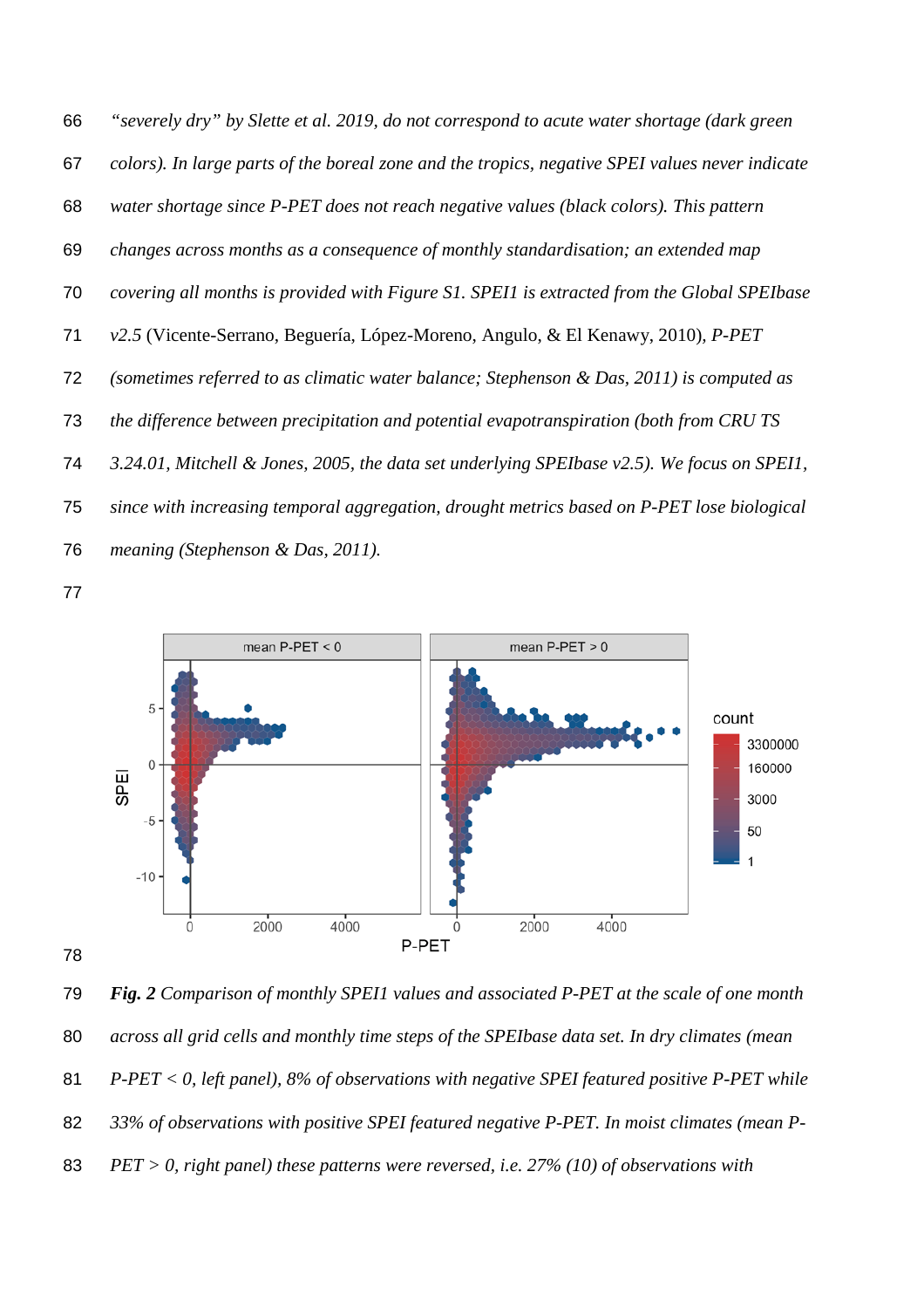*negative (positive) SPEI featured positive (negative) P-PET. We show point densities (counts per hexagon, colour scale is log10) due to strong overplotting.*

 In a spatio-temporal context, the demonstrated limitation of large-scale applicability of standardized indices is aggravated by limitations in their temporal comparability. Since standardized indices are designed to reflect deviations from the mean state of a given drought metric (e.g. P-PET in the case of SPEI), their individual values depend on the distribution of all values in the reference period. As a consequence, retrospective evaluation of past drought events is systematically biased by climatic trends affecting the distribution of drought values in the reference period (Figure S4). Finally, Slette et al.'s recommendation to validate site-level water shortage for a given study site using easily accessible, but spatially coarsely resolved data sets, such as SPEIbase, can lead to substantial mischaracterisation of drought severity. As an example, P-PET of 95% of 98 German weather stations varies by -70 to +126 mm in comparison to the nearest 0.5° SPEIbase grid cell (Figure S5). Consequently, it is not enough to report standardized climate index values alone in drought studies. In addition to considering the anomaly experienced by the system (as measured by a standardised index like SPEI), ecologists should also take into account the actual stress experienced, which could be estimated from P-PET or even better from the climatic water deficit, as the difference between PET and actual evapotranspiration (Stephenson & Das, 2011).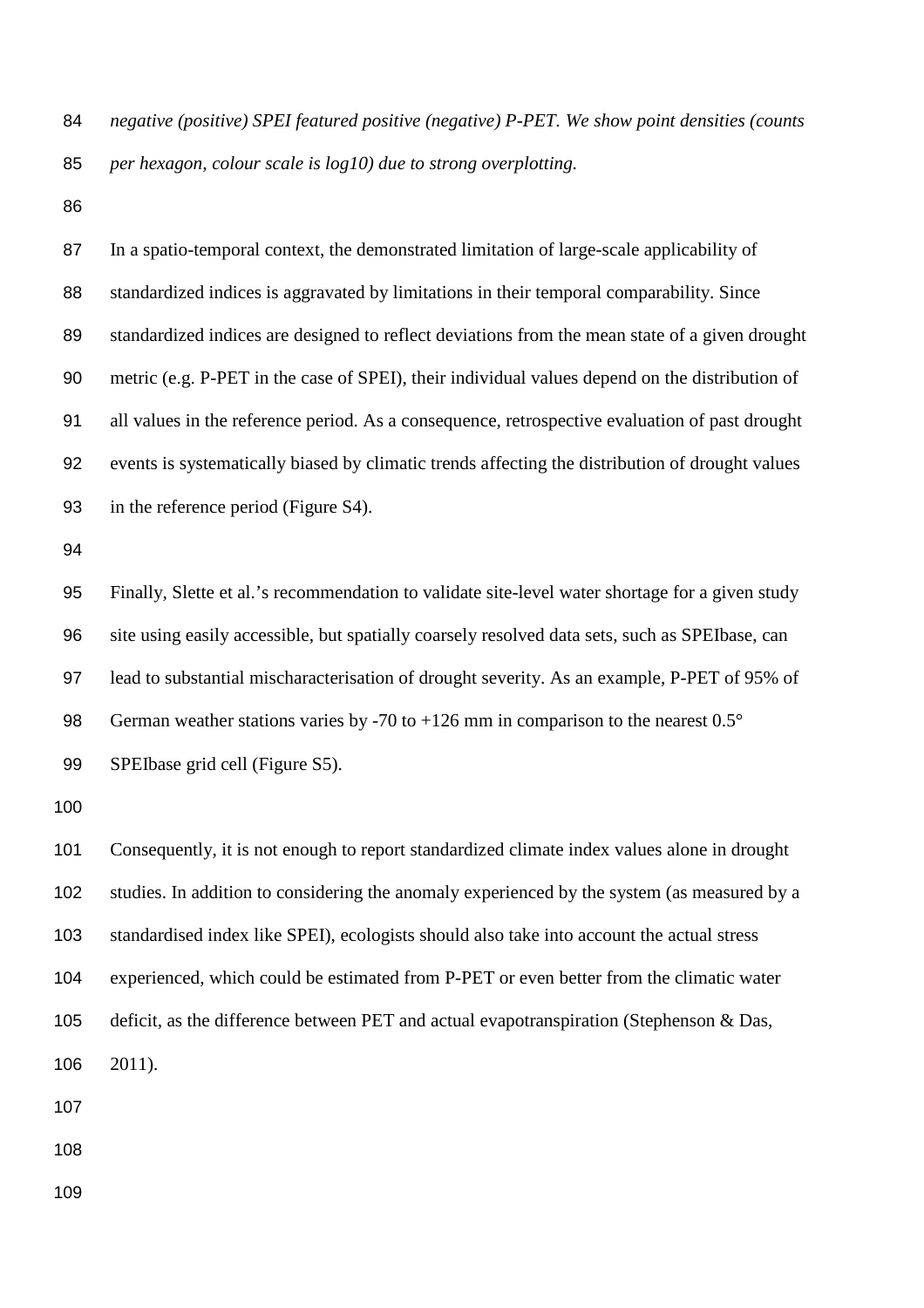| 110 | <b>Acknowledgements</b>                                                                        |
|-----|------------------------------------------------------------------------------------------------|
| 111 | We thank Nathan L. Stephenson for useful discussions and comments on the manuscript.           |
| 112 | C.S.Z., A.B., and A.R. acknowledge funding by the Bavarian Ministry of Science and the         |
| 113 | Arts in the context of the Bavarian Climate Research Network (BayKliF). A.E-M. is              |
| 114 | supported by the ERC grant TreeMort (758873). A.S.J. acknowledges funding by the Natural       |
| 115 | Environment Research Council, grant NE/S010041/1.                                              |
| 116 |                                                                                                |
| 117 | <b>References</b>                                                                              |
| 118 | Chen, T., Werf, G. R., Jeu, R. A. M., Wang, G., & Dolman, A. J. (2013). A global analysis of   |
| 119 | the impact of drought on net primary productivity. Hydrology and Earth System                  |
| 120 | Sciences, 17(10), 3885-3894. https://doi.org/10.5194/hess-17-3885-2013                         |
| 121 | Lewis, S. L., Brando, P. M., Phillips, O. L., Heijden, G. M. F. van der, & Nepstad, D. (2011). |
| 122 | The 2010 Amazon Drought. Science, 331(6017), 554-554.                                          |
| 123 | https://doi.org/10.1126/science.1200807                                                        |
| 124 | Mitchell, T. D., & Jones, P. D. (2005). An improved method of constructing a database of       |
| 125 | monthly climate observations and associated high-resolution grids. International               |
| 126 | Journal of Climatology, 25(6), 693-712. https://doi.org/10.1002/joc.1181                       |
| 127 | Peng, J., Wu, C., Zhang, X., Wang, X., & Gonsamo, A. (2019). Satellite detection of            |
| 128 | cumulative and lagged effects of drought on autumn leaf senescence over the Northern           |
| 129 | Hemisphere. Global Change Biology, 25(6), 2174-2188.                                           |
| 130 | https://doi.org/10.1111/gcb.14627                                                              |
| 131 | Slette, I. J., Post, A. K., Awad, M., Even, T., Punzalan, A., Williams, S.,  Knapp, A. K.      |
| 132 | (2019). How ecologists define drought, and why we should do better. Global Change              |
| 133 | Biology, gcb.14747. https://doi.org/10.1111/gcb.14747                                          |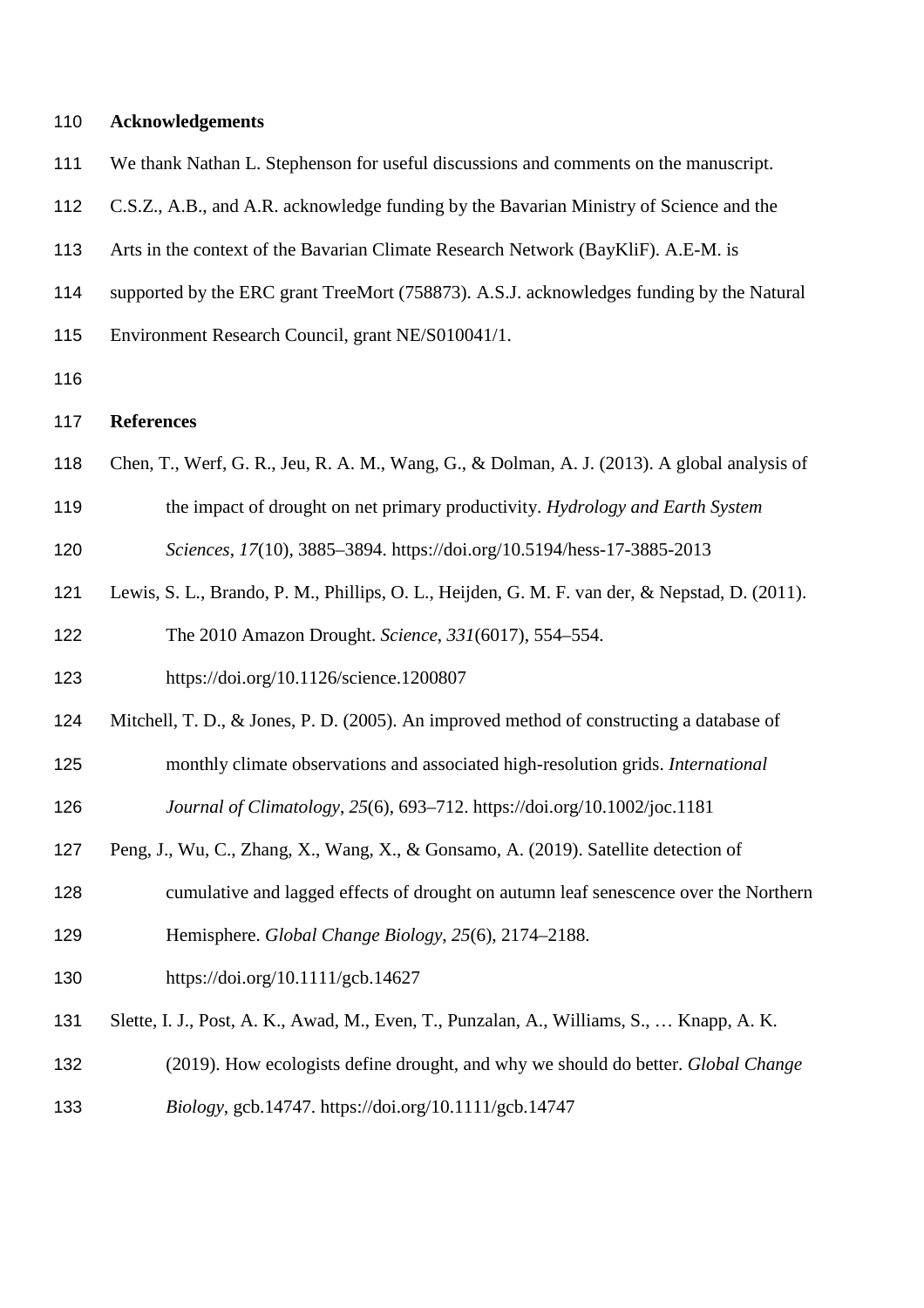| 134 | Stephenson, N. L., & Das, A. J. (2011). Comment on "Changes in Climatic Water Balance      |
|-----|--------------------------------------------------------------------------------------------|
| 135 | Drive Downhill Shifts in Plant Species" Optimum Elevations"." Science, 334(6053),          |
| 136 | 177-177. https://doi.org/10.1126/science.1205740                                           |
| 137 | Vicente-Serrano, S M, Beguería, S., López-Moreno, J. I., Angulo, M., & El Kenawy, A.       |
| 138 | (2010). A New Global 0.5° Gridded Dataset (1901–2006) of a Multiscalar Drought             |
| 139 | Index: Comparison with Current Drought Index Datasets Based on the Palmer                  |
| 140 | Drought Severity Index. Journal of Hydrometeorology, 11(4), 1033-1043.                     |
| 141 | https://doi.org/10.1175/2010JHM1224.1                                                      |
| 142 | Vicente-Serrano, Sergio M, Beguería, S., & López-Moreno, J. I. (2010). A Multiscalar       |
| 143 | Drought Index Sensitive to Global Warming: The Standardized Precipitation                  |
| 144 | Evapotranspiration Index. Journal of Climate, 23, 1696–1718.                               |
| 145 | Vicente-Serrano, Sergio M., Camarero, J. J., & Azorin-Molina, C. (2014). Diverse responses |
| 146 | of forest growth to drought time-scales in the Northern Hemisphere. Global Ecology         |
| 147 | and Biogeography, n/a-n/a. https://doi.org/10.1111/geb.12183                               |
| 148 | Wells, N., Goddard, S., & Hayes, M. J. (2004). A self-calibrating Palmer drought severity  |
| 149 | index. Journal of Climate, 17(12), 2335-2351.                                              |
| 150 |                                                                                            |
| 151 | Additional supporting information may be found in the online version of this article:      |
| 152 |                                                                                            |
| 153 | Figure S1: Representation of water supply by a standardised drought index (SPEI).          |
| 154 | Figure S2: Percentage of biome area for which SPEI1 $\le$ -2 does not indicate negative P- |
| 155 | PET, by month.                                                                             |
| 156 | Figure S3: Representation of water supply by a standardised drought index (scPDSI).        |
| 157 | Figure S4: Difference of SPEI1 (SPEI on a 1 month time scale) between the reference period |
| 158 | 1901-1980 and the reference period 1901-2015 for Sierra Valley, California, USA.           |